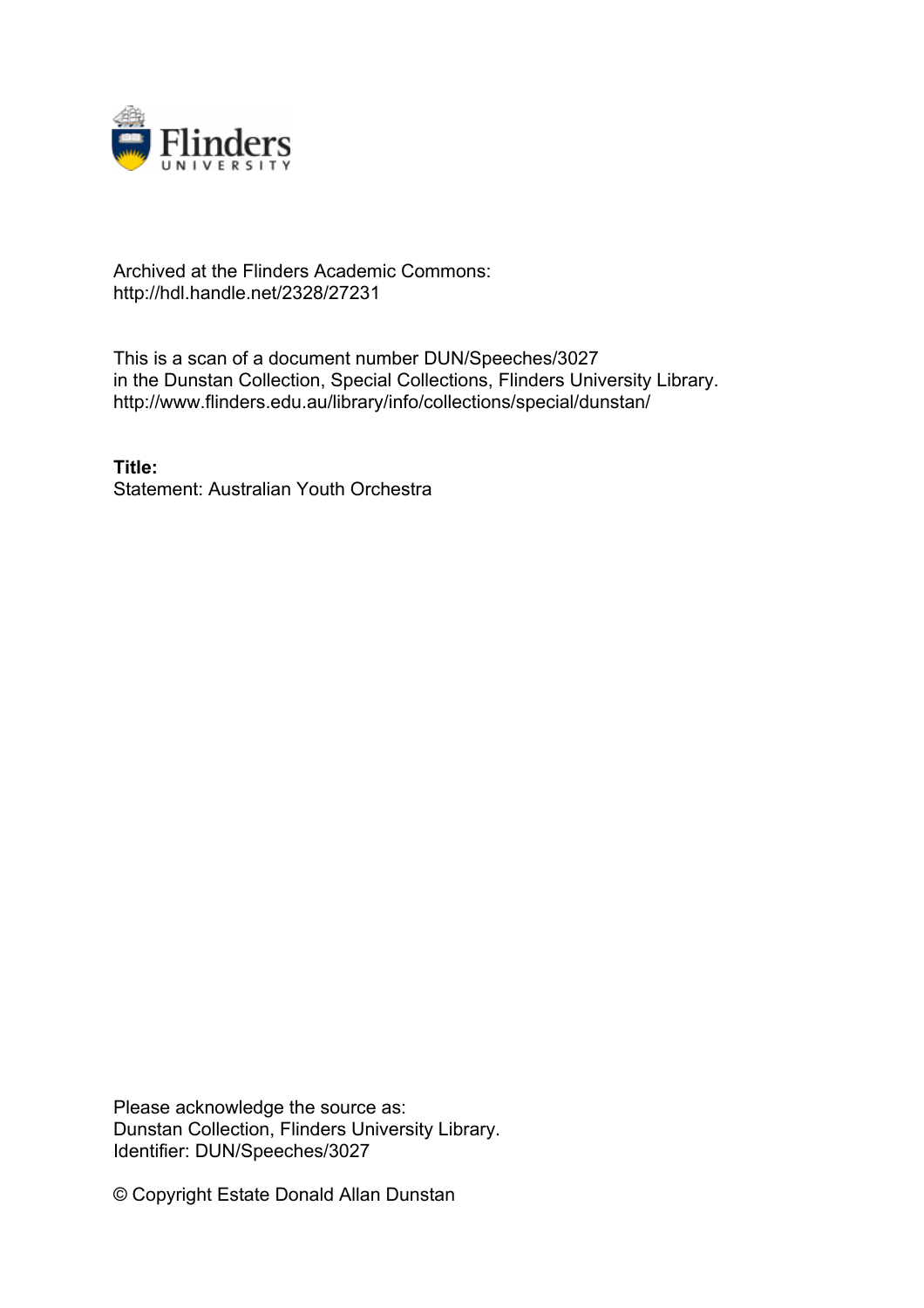*3Q27* 



**STATEMENT** 

from the Premier

Date........<sup>M</sup>ay...7. 1976 **All Election Centre,** State Administration Centre, **Embargo,** 

**Victoria Square, Adelaide, South Australia 5001 228 4811** 

**Twenty-five young South Australian musicians leave Adelaide today on the initial stages of a two month tour of the United States.** 

**The musicians are members of the Australian Youth Orchestra, which will tour the United States in May and June as part of the country's Bi-Centenary Celebrations. The group leaves today for Melbourne to start rehearsals for the tour.** 

**South Australians are the largest State group in the 79 strong orchestra and the leader of the orchestra is Adelaide violinist Miss Michelle Walsh.** 

**Miss Walsh has just completed the first year of a two year postgraduate study course in London with the world famous artiste and teacher Mr. Szymon Goldberg.** 

**The South Australian musicians leave tonight (Friday May 7) on TAA Flight 35 at 7.20 p.m.** 

**Following the National Youth Orchestra's tour of America Miss Walsh will take up a State Government Grant from the Arts Grants Advisory Committee to return to London to resume her studies with Mr. Goldberg** 

**The orchestra will leave Melbourne on Friday May 14 for San Francisco** 

**The tour is being organised by the National Music Camp Association of Australia.** 

**For further information contact: The National Music Camp Association telephone-.42 61 72.**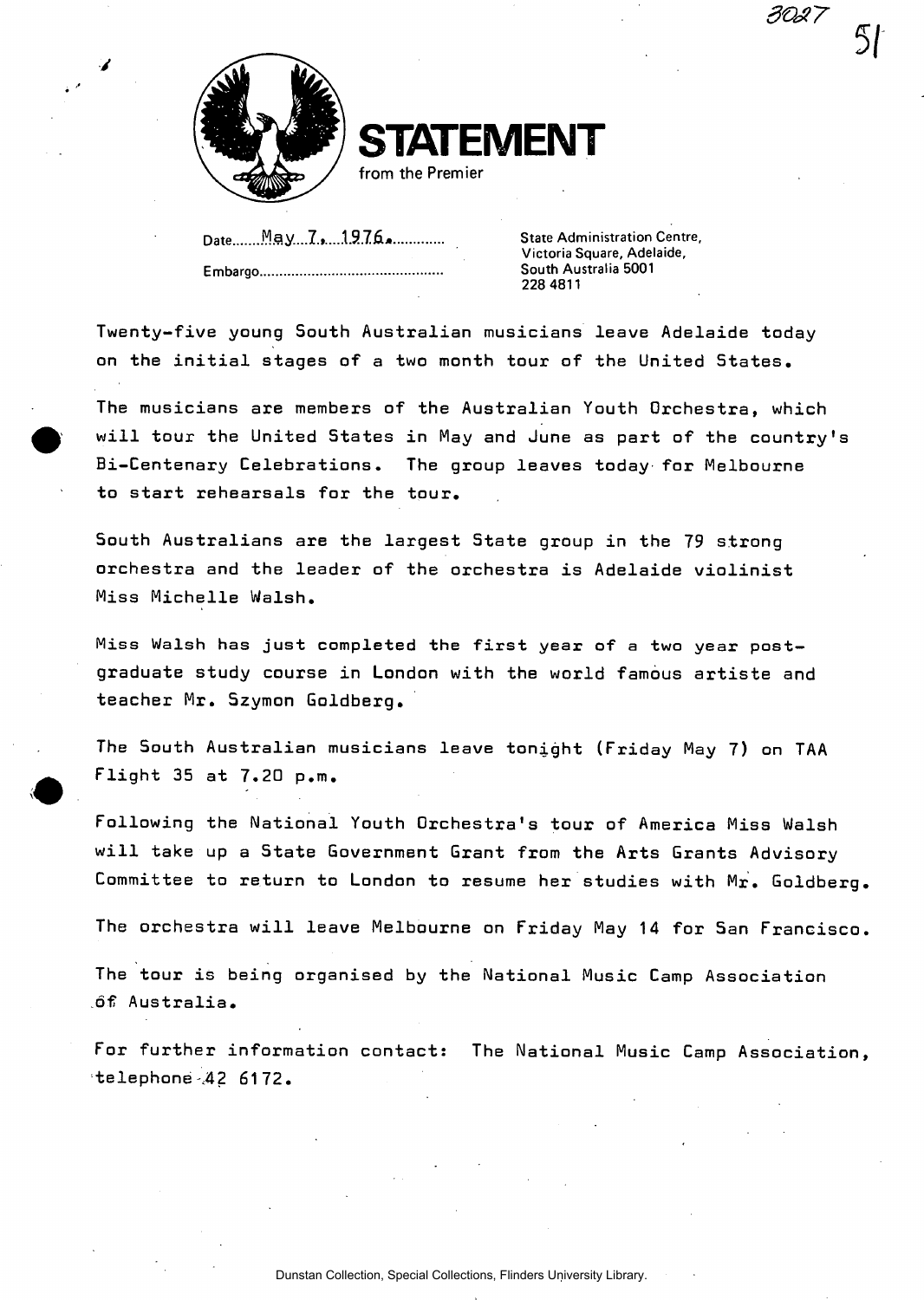*ft/OG-RQPHJ of M&HttE UAUSH* 

Born in Adelaide, South Australia, youngest of five children, Michele showed a love of both piano and violin while still quite young. At the age of eight she began to study the violin seriously with her father and the piano with Miss Thelma Dent who considered that she had an equal talent on this instrument. At the age of eleven she was accepted by Mr. Lloyd Davies as a pupil at the Conservatorium and later she was awarded the Eugene' Alderman Scholarship for violin.

At the age of sixteen Michele matriculated with an A in music and decided that this was to be her career. She enrolled with the Department of Music, Adelaide University and Mr. Davies;continued to be her tutor in violin until she. graduated. Michele had been in the first violins of the Conservatorium' Orchestra;from early days and during her tertiary studies she became leader of both this orchestra and the University Chamber Orchestra. .

Graduating as a Bachelor of Music with 'two top distinctions and two credits in her final year, at the age of nineteen she was awarded the Athol Lykke prize.

Concurrent with her degree studies Michele was a part-time member of the first violins in the South Australian Symphony Orchestra. She performed both as solo-recitalist and leader of several ensembles in A.B.C., Young Australia and Young-South Australia programmes. She had also given several solo recitals for well-<br>known Music Societies in the Commonwealth. From an early age known Music Societies in the Commonwealth. Michele had been a participant in State Music Camps and graduated to National Music Camp eventually becoming Leader of the Bishop Orchestra at National Music Camp in 1973.

In May of this year Michele won the State finals and in September, the National finals of the A.B.C. Instrumental and .Vocal Concerto Competition. She was presented'with the first prize, a cheque for one thousand five hundred dollars. Th December of the same year she performed as soloist with S.A.S.O. under Professor Henry Kripps.

Michele had played in the first violin section of the Australian Youth Orchestra from the age of fifteen and she was made Associate Leader of the Orchestra during its tour of South-East Asia. In May she performed in two concerts with the Canberra-Symphony Orchestra under Ernest Llewellyn. . Early in the same year she had . been awarded an Australia Council Grant of two thousand five hundred dollars to enable her to study in London with Szymon' Goldberg. She left Australia on May 6th to take up her postgraduate studies with this world famous 'artist and teacher and she has just completed her first year as his student.

-Michele has been invited to be Leader of A.Y.O. in its forthcoming tour of the United States of America. . After the completion of the tour she hopes to be able to return-to London to continue. studying with Mr. Goldberg who has advised her to spend at least another year studying under his direction.